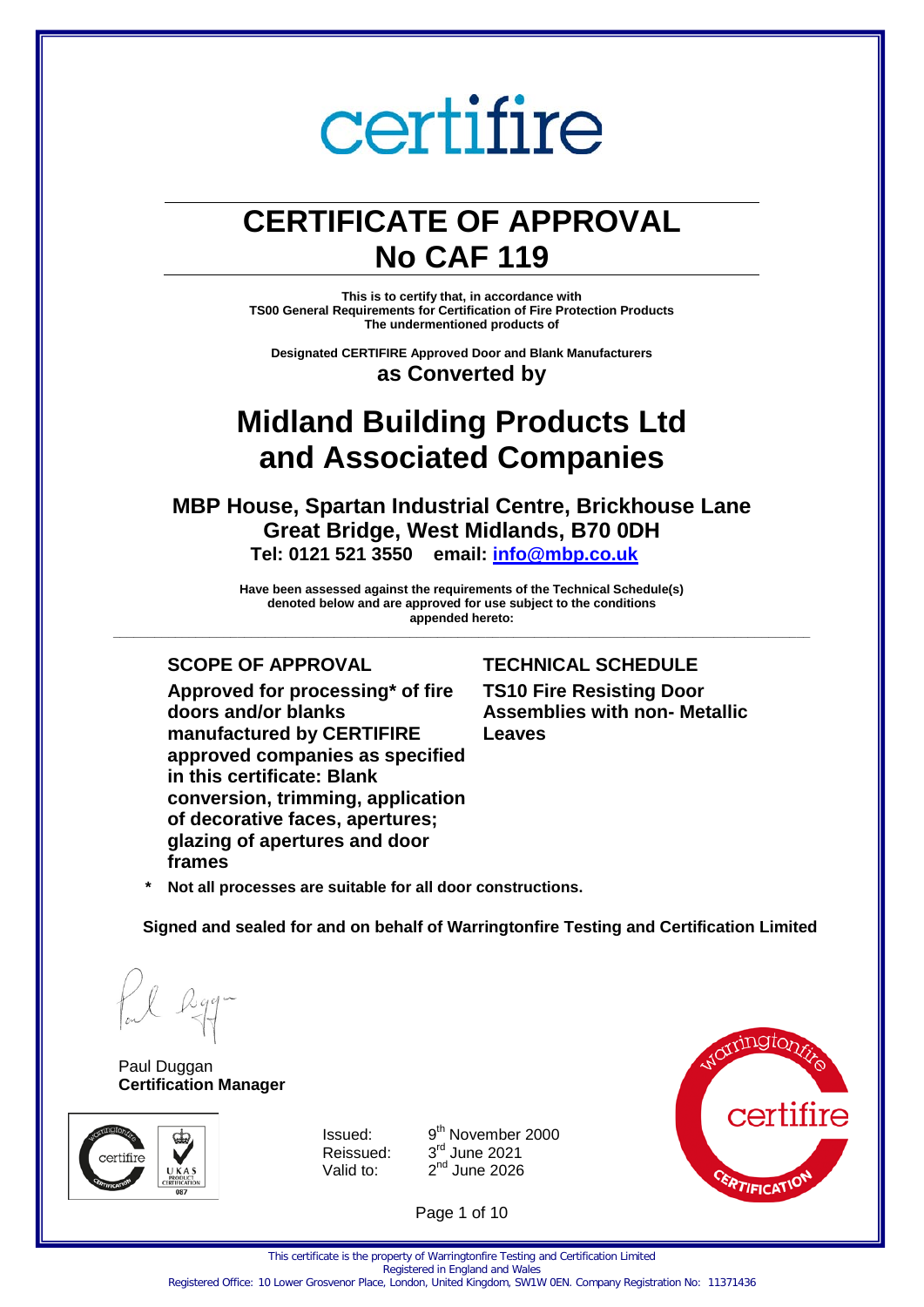## **CERTIFICATE No CAF 119 Midland Building Products Ltd and Associated Companies**

### **GLAZED APERTURES and DOOR FRAMES (Premdor Crosby Limited)**

- 1. This approval relates to the cutting of apertures with or without glazing in doors supplied by Premdor Crosby Limited and to the manufacture of doorframes. Subject to the undermentioned conditions, the doors will meet the requirements as detailed in the relevant certificates.
- 2. This certification is provided to the client for their own purposes and we cannot opine on whether it will be accepted by Building Control authorities or any other third parties for any purpose.
- 3. The certified doors for which the cutting of apertures, subsequent glazing thereof and provision of frames is approved are as following:

| <b>Certificate</b> | <b>Timber Door</b>                         | <b>Aperture</b>           | <b>Glazing of</b>         | <b>Manufacture</b> | <b>Resizing</b>           | <b>Door Assemblies</b> |                          |
|--------------------|--------------------------------------------|---------------------------|---------------------------|--------------------|---------------------------|------------------------|--------------------------|
| <b>Number</b>      | <b>Product</b>                             | <b>Cutting</b>            | <b>Apertures</b>          | of Frames          |                           | <b>Doorsets</b>        | Doors &<br><b>Frames</b> |
| <b>CF195</b>       | FD30 Premdor<br>Fireshield                 | ✔                         | $\checkmark$              | $\checkmark$       | $\boldsymbol{\mathsf{x}}$ | ✓                      |                          |
| <b>CF198</b>       | FD30 Moulded Skin<br><b>Chipboard Core</b> |                           |                           | ✓                  | $\boldsymbol{\mathsf{x}}$ | $\checkmark$           |                          |
| <b>CF240</b>       | FD30 Premcore                              | $\checkmark$              | $\checkmark$              | $\checkmark$       | $\checkmark$              | $\checkmark$           | ✓                        |
| <b>CF240A</b>      | FD30 Strebord 44                           |                           |                           | ✓                  | ✓                         | $\checkmark$           |                          |
| <b>CF241</b>       | FD60 Premcore                              | ✓                         | $\checkmark$              | $\checkmark$       | $\checkmark$              | $\checkmark$           | ✓                        |
| <b>CF241A</b>      | FD60 Strebord 54                           | ✓                         | ✓                         | ✓                  | $\checkmark$              | $\checkmark$           |                          |
| <b>CF302</b>       | FD60 Flaxcore                              | $\boldsymbol{\mathsf{x}}$ | $\boldsymbol{\mathsf{x}}$ | $\checkmark$       | $\boldsymbol{\mathsf{x}}$ | $\checkmark$           | ✓                        |
| <b>CF380</b>       | FD30 Tubecore Lite                         | $\checkmark$              | ✓                         | ✓                  | $\boldsymbol{\mathsf{x}}$ | $\checkmark$           | ✓                        |
| <b>CF625</b>       | FD30 PremCORE<br>Lite $(L)$                |                           |                           |                    |                           |                        |                          |

**Note:** The scope of approval & field of application for the doors is contained in the above referenced certificates.

- 4. Apertures, glazing and frames shall be in accordance with Premdor Crosby Limited construction specifications and data sheets for the above referenced products.
- 5. Please refer to the relevant / current CERTIFIRE data sheet for suitable frame material options.
- 6. Processing is conducted in accordance with Premdor Crosby Limited procedures.
- 7. The process is approved on the basis of a suitable quality management system.
- 8. Inspection and surveillance of factory production control
- 9. The approval relates to on-going production.
- 10. Approved products carry both the original manufacturer's CERTIFIRE approval label, a second label identified with the processor's name and contact number, the CERTIFIRE name, or name and mark, and the CERTIFIRE certificate number and a unique serial number.

Ll Rgg-

Signed Page 2 of 10 E/144, E/203, E/310. E/335, E/418, E/419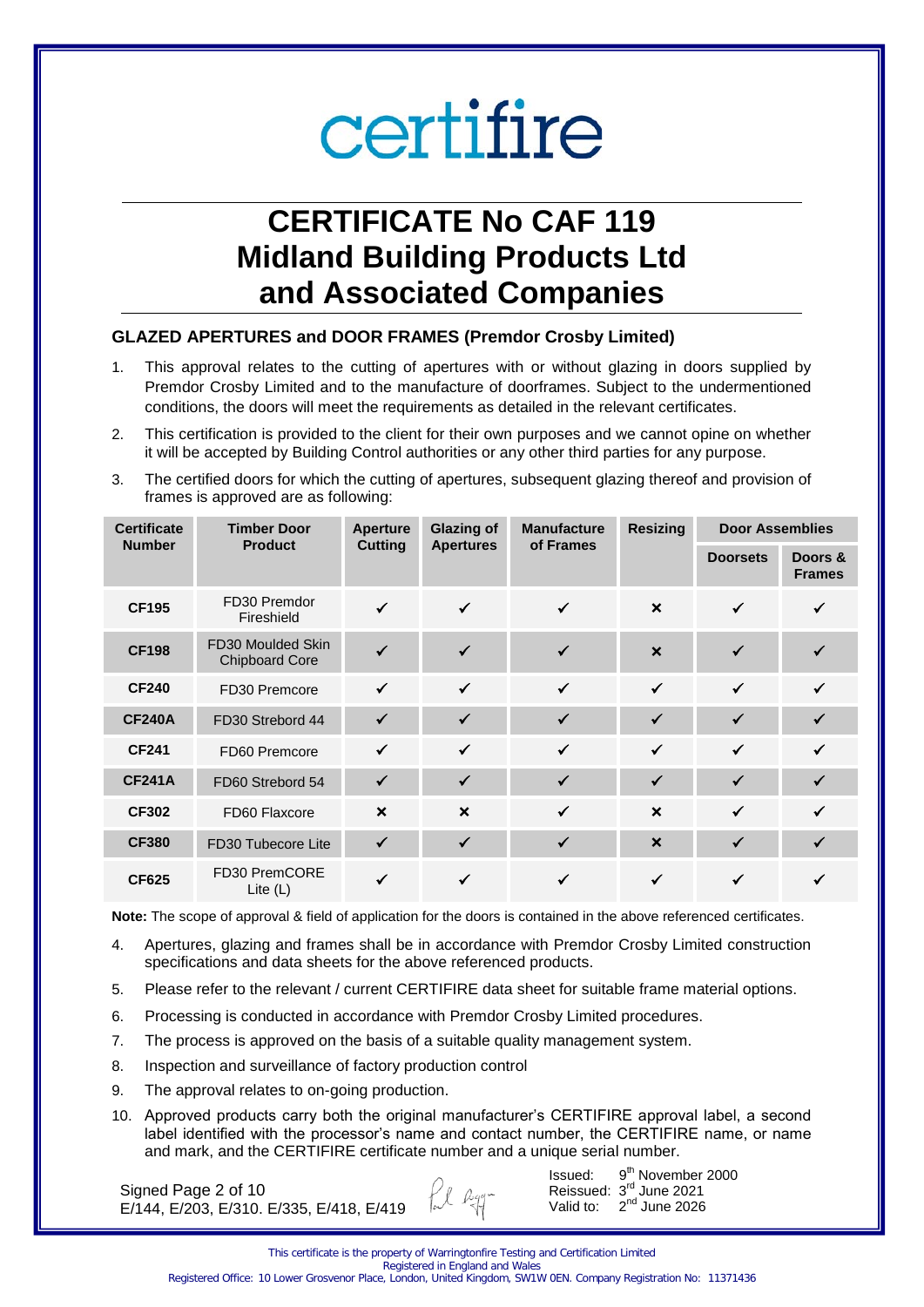## **CERTIFICATE No CAF 119 Midland Building Products Ltd and Associated Companies**

#### **GLAZED APERTURES and DOOR FRAMES (JELD-WEN Limited)**

- 1. This approval relates to the cutting of apertures with or without glazing in doors supplied by JELD-WEN Limited and to the manufacture of doorframes. Subject to the undermentioned conditions, the doors will meet the requirements as detailed in the relevant certificates.
- 2. This certification is provided to the client for their own purposes and we cannot opine on whether it will be accepted by Building Control authorities or any other third parties for any purpose.
- 3. The certified doors for which the cutting of apertures, subsequent glazing thereof and provision of frames is approved are as following:

| <b>Certificate</b> | <b>Timber Door</b>         |                           | <b>Glazing of</b>         | <b>Manufacture</b> | <b>Resizing/</b>          | <b>Door Assemblies</b> |                          |
|--------------------|----------------------------|---------------------------|---------------------------|--------------------|---------------------------|------------------------|--------------------------|
| <b>Number</b>      | <b>Product</b>             | <b>Cutting</b>            | <b>Apertures</b>          | of Frames          | <b>Relipping</b>          | <b>Doorsets</b>        | Doors &<br><b>Frames</b> |
| <b>CF160</b>       | FD30 Flush &<br>Die Formed | $\checkmark$              | $\checkmark$              | $\checkmark$       | $\boldsymbol{\mathsf{x}}$ | $\checkmark$           | ✓                        |
| CF192              | FD30<br>Tubeboard          |                           | $\checkmark$              | ✓                  | $\boldsymbol{\mathsf{x}}$ | $\checkmark$           |                          |
| CF271              | FD30 Doors                 | $\checkmark$              | $\boldsymbol{\mathsf{x}}$ | $\checkmark$       | $\boldsymbol{\mathsf{x}}$ | $\checkmark$           | $\checkmark$             |
| CF433              | FD30 Doors                 | $\boldsymbol{\mathsf{x}}$ | $\boldsymbol{\mathsf{x}}$ | $\checkmark$       | $\boldsymbol{\mathsf{x}}$ | ✓                      | $\checkmark$             |
| CF572              | FD30 Doors                 | $\boldsymbol{\mathsf{x}}$ | $\boldsymbol{\mathsf{x}}$ | $\checkmark$       | $\boldsymbol{\mathsf{x}}$ | $\checkmark$           | $\checkmark$             |
| CF573              | FD30 Doors                 | $\boldsymbol{\mathsf{x}}$ | $\boldsymbol{\mathsf{x}}$ | $\checkmark$       | $\boldsymbol{\mathsf{x}}$ | $\checkmark$           | $\checkmark$             |
| CF5143             | FD30 Doors                 | $\checkmark$              | $\checkmark$              | $\checkmark$       | $\checkmark$              | $\checkmark$           | $\checkmark$             |
| CF5478             | FD30 Flush &<br>Die Formed | $\boldsymbol{\mathsf{x}}$ | $\boldsymbol{\mathsf{x}}$ | ✓                  | $\boldsymbol{\mathsf{x}}$ | ✓                      |                          |
| <b>CF177</b>       | FD60 Flush                 | $\checkmark$              | $\checkmark$              | $\checkmark$       | $\boldsymbol{\mathsf{x}}$ | $\checkmark$           | $\checkmark$             |
| <b>CF179</b>       | FD60 Die-<br>formed        | $\boldsymbol{\mathsf{x}}$ | $\boldsymbol{\mathsf{x}}$ | ✓                  | $\boldsymbol{\mathsf{x}}$ | $\checkmark$           | ✔                        |
| CF331              | FD60 Doors                 | ✓                         | $\checkmark$              | ✓                  | ✓                         | ✓                      | $\checkmark$             |

**Note:** The scope of approval & field of application for the doors is contained in the above referenced certificates.

- 4. Apertures, glazing and frames shall be in accordance with JELD-WEN UK Limited construction specifications and data sheets for the above referenced products.
- 5. Please refer to the relevant / current CERTIFIRE data sheet for suitable frame material options.
- 6. Processing is conducted in accordance with JELD-WEN UK Limited procedures.
- 7. The process is approved on the basis of a suitable quality management system.
- 8. Inspection and surveillance of factory production control
- 9. The approval relates to on-going production.
- 10. Approved products carry both the original manufacturer's CERTIFIRE approval label and a second label identified with the processor's name and contact number, the CERTIFIRE name, or name and mark, together with the CERTIFIRE certificate number and a unique serial number.

Signed Page 3 of 10 E/144, E/203, E/310. E/335, E/418, E/419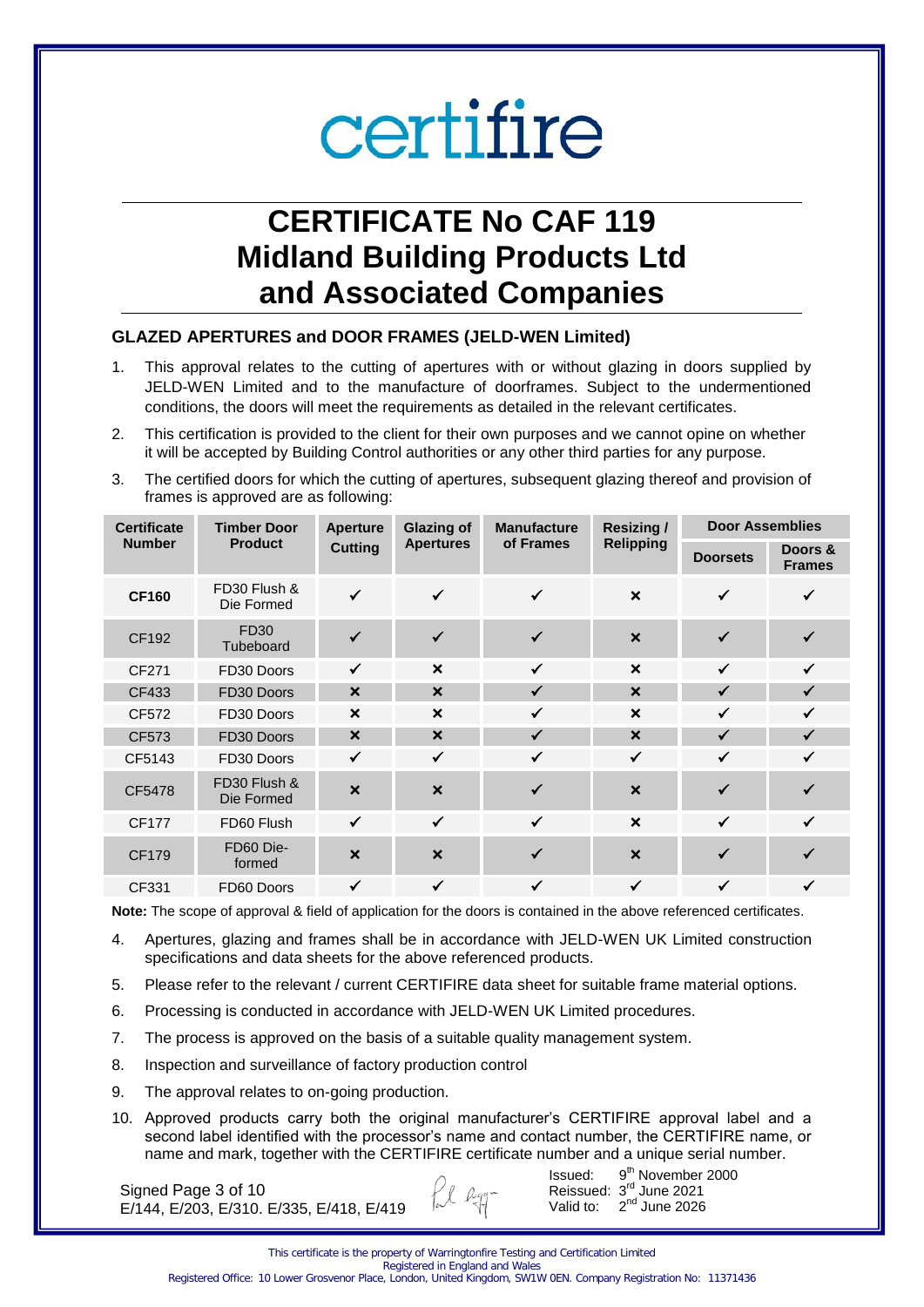## **CERTIFICATE No CAF 119 Midland Building Products Ltd and Associated Companies**

#### **GLAZED APERTURES and DOOR FRAMES (Vicaima Limited)**

- 1. This approval relates to the cutting of apertures with or without glazing in doors supplied by Vicaima Limited and to the manufacture of doorframes. Subject to the undermentioned conditions, the doors will meet the requirements as detailed in the relevant certificates.
- 2. This certification is provided to the client for their own purposes and we cannot opine on whether it will be accepted by Building Control authorities or any other third parties for any purpose.
- 3. The certified doors for which the cutting of apertures, subsequent glazing thereof and provision of frames is approved are as following:

| <b>Certificate</b> | <b>Glazing of</b><br><b>Timber Door</b><br>Aperture |                | <b>Manufacture</b> | <b>Resizing</b> | <b>Door Assemblies</b> |                 |                          |
|--------------------|-----------------------------------------------------|----------------|--------------------|-----------------|------------------------|-----------------|--------------------------|
| <b>Number</b>      | <b>Product</b>                                      | <b>Cutting</b> | <b>Apertures</b>   | of Frames       |                        | <b>Doorsets</b> | Doors &<br><b>Frames</b> |
| <b>CF218</b>       | FD30 'SDC'                                          |                |                    |                 | X                      |                 |                          |
| <b>CF454</b>       | <b>FD60</b>                                         |                |                    |                 | X                      |                 |                          |

**Note:** The scope of approval and field of application for the doors is contained in the above referenced certificates.

- 4. Apertures, glazing and frames shall be in accordance with Vicaima Limited construction specifications and data sheets for the above referenced products.
- 5. Please refer to the relevant / current CERTIFIRE data sheet for suitable frame material options.
- 6. Processing is conducted in accordance with Vicaima Limited procedures.
- 7. The process is approved on the basis of a suitable quality management system.
- 8. Inspection and surveillance of factory production control
- 9. The approval relates to on-going production.
- 10. Approved products carry both the original manufacturer's CERTIFIRE approval label and a second label identified with the processor's name and contact number, the CERTIFIRE name, or name and mark, together with the CERTIFIRE certificate number and a unique serial number.

Signed Page 4 of 10 E/144, E/203, E/310. E/335, E/418, E/419

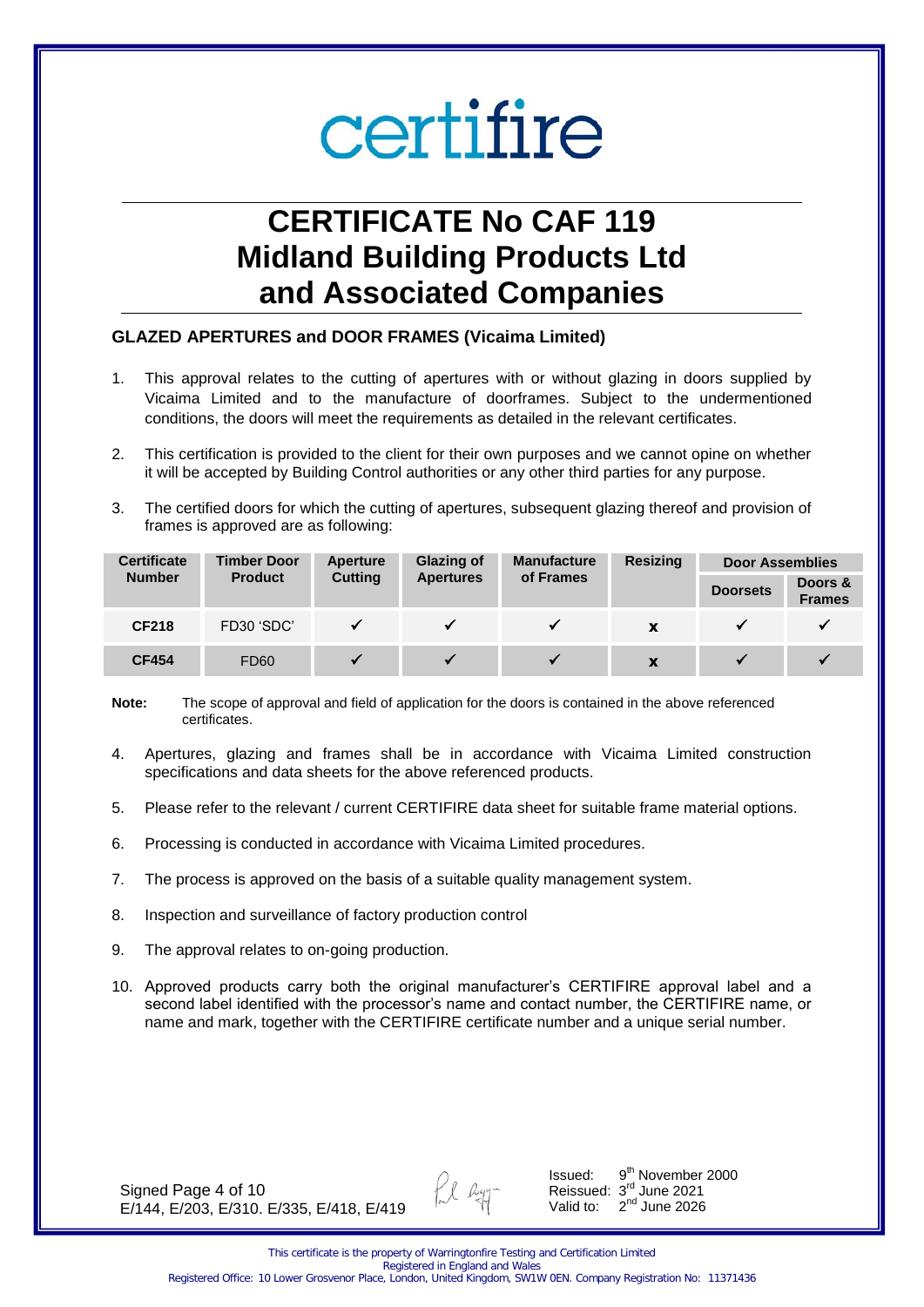## **CERTIFICATE No CAF 119 Midland Building Products Ltd and Associated Companies**

#### **GLAZED APERTURES and DOOR FRAMES (ZMR Limited, Trading as Millennium Door Systems)**

- 1. This approval relates to the sizing and lipping and cutting of apertures, with or without glazing, in blanks supplied by ZMR Limited and to the manufacture of door frames. Subject to the undermentioned conditions, the doors will meet the requirements as detailed in the relevant certificates.
- 2. This certification is provided to the client for their own purposes and we cannot opine on whether it will be accepted by Building Control authorities or any other third parties for any purpose.
- 3. The certified blanks for which the sizing and lipping of blanks, cutting of apertures, subsequent glazing thereof and provision of frames is approved are as following:

| <b>Certificate</b> | Sizing &<br><b>Timber Door</b><br>Aperture<br><b>Number</b><br>lipping<br><b>Cutting</b><br><b>Product</b><br><b>Apertures</b> |              |              | <b>Glazing of</b> | <b>Manufacture of</b> | <b>Door Assemblies</b>   |  |
|--------------------|--------------------------------------------------------------------------------------------------------------------------------|--------------|--------------|-------------------|-----------------------|--------------------------|--|
|                    |                                                                                                                                |              |              | <b>Frames</b>     | <b>Doorsets</b>       | Doors &<br><b>Frames</b> |  |
| <b>CF819</b>       | FD30<br>Strebord 44                                                                                                            | $\checkmark$ | $\checkmark$ | $\checkmark$      |                       |                          |  |
| <b>CF820</b>       | <b>FD60</b><br>Strebord 54                                                                                                     | $\checkmark$ | $\checkmark$ | $\checkmark$      |                       |                          |  |

- **Note:** The scope of approval and field of application for the doors is contained in the above referenced certificates.
- 4. Lippings, apertures, glazing and frames shall be in accordance with ZMR Limited construction specifications and data sheets for the above referenced products.
- 5. Please refer to the relevant / current CERTIFIRE data sheet for suitable frame material options.
- 6. Processing is conducted in accordance with ZMR Limited procedures.
- 7. The process is approved on the basis of a suitable quality management system.
- 8. Inspection and surveillance of factory production control
- 9. The approval relates to on-going production.
- 10. Approved products carry both the original manufacturer's CERTIFIRE approval label and a second label identified with the processor's name and contact number, the CERTIFIRE name, or name and mark, together with the CERTIFIRE certificate number and a unique serial number.

Signed Page 5 of 10 E/144, E/203, E/310. E/335, E/418, E/419

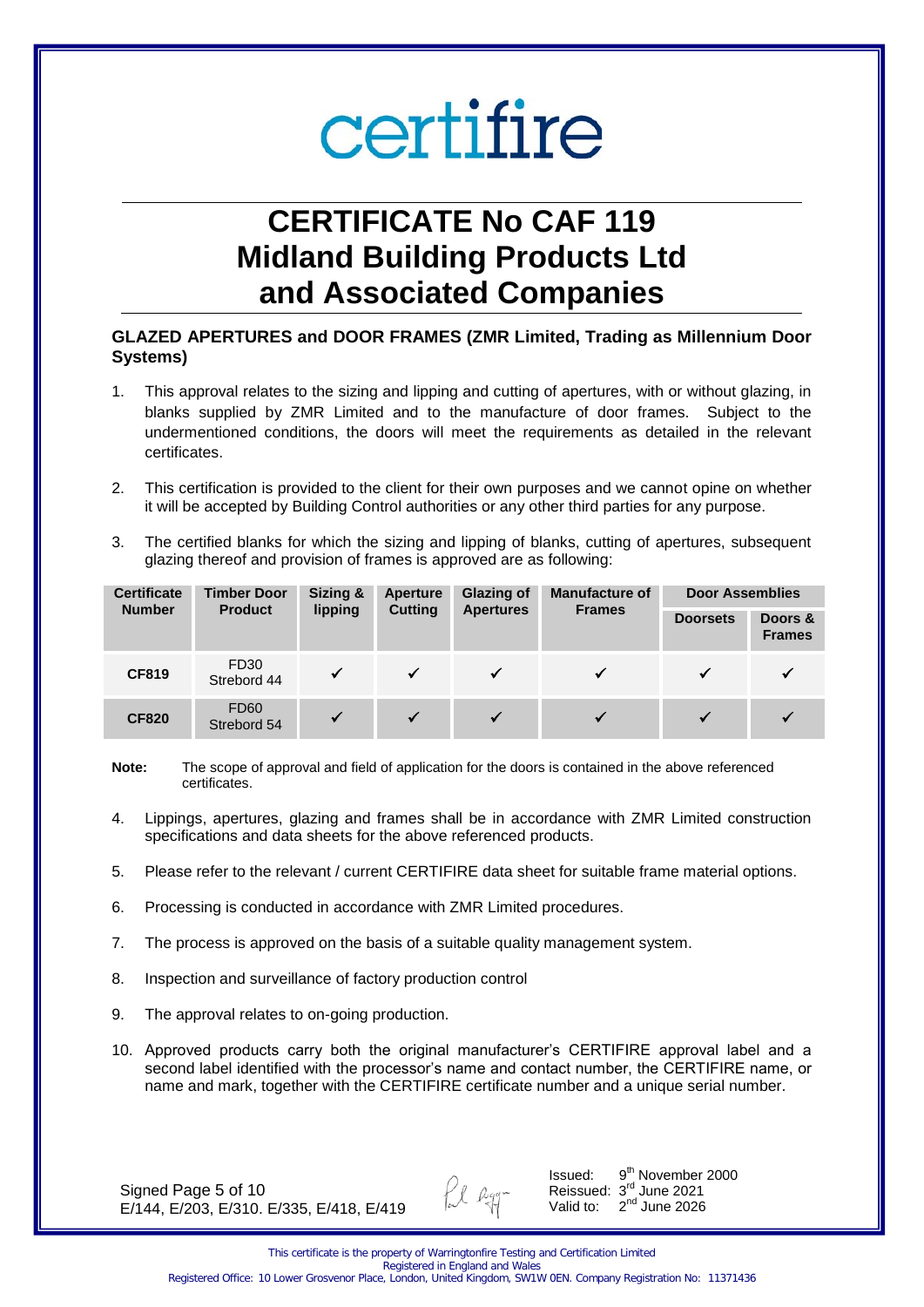## **CERTIFICATE No CAF 119 Midland Building Products Ltd and Associated Companies**

#### **GLAZED APERTURES and DOOR FRAMES (Deanta UK Limited)**

- 1. This approval relates to the cutting of apertures with or without glazing in doors supplied by Deanta UK Limited and to the manufacture of door frames. Subject to the undermentioned conditions, the doors will meet the requirements as detailed in the relevant certificates.
- 2. This certification is provided to the client for their own purposes and we cannot opine on whether it will be accepted by Building Control authorities or any other third parties for any purpose.
- 3. The certified doors for which the cutting of apertures, subsequent glazing thereof and provision of frames is approved area as following:

| <b>Certificate</b><br><b>Number</b> | Glazing of<br><b>Timber Door</b><br>Aperture<br><b>Cutting</b><br><b>Product</b> |              | <b>Manufacture</b><br>of Frames | <b>Resizing</b><br><b>Door Assemblies</b> |  |                 |                          |
|-------------------------------------|----------------------------------------------------------------------------------|--------------|---------------------------------|-------------------------------------------|--|-----------------|--------------------------|
|                                     |                                                                                  |              | <b>Apertures</b>                |                                           |  | <b>Doorsets</b> | Doors &<br><b>Frames</b> |
| <b>CF5740</b>                       | <b>TYPE 5 - FD30</b>                                                             | $\checkmark$ |                                 |                                           |  |                 |                          |

- **Note:** The scope of approval and field of application for the doors is contained in the above referenced certificates.
- 4. Apertures, glazing and frames shall be in accordance with Deanta UK Limited construction specifications and data sheets for the above referenced products.
- 5. Please refer to the relevant / current CERTIFIRE data sheet for suitable frame material options.
- 6. Processing is conducted in accordance with Deanta UK Limited procedures.
- 7. The process is approved on the basis of a suitable quality management system.
- 8. Inspection and surveillance of factory production control
- 9. The approval relates to on-going production.
- 10. Approved products carry both the original manufacturer's CERTIFIRE approval label and a second label identified with the processor's name and contact number, the CERTIFIRE name, or name and mark, together with the CERTIFIRE certificate number and a unique serial number.

Signed Page 6 of 10 E/144, E/203, E/310. E/335, E/418, E/419

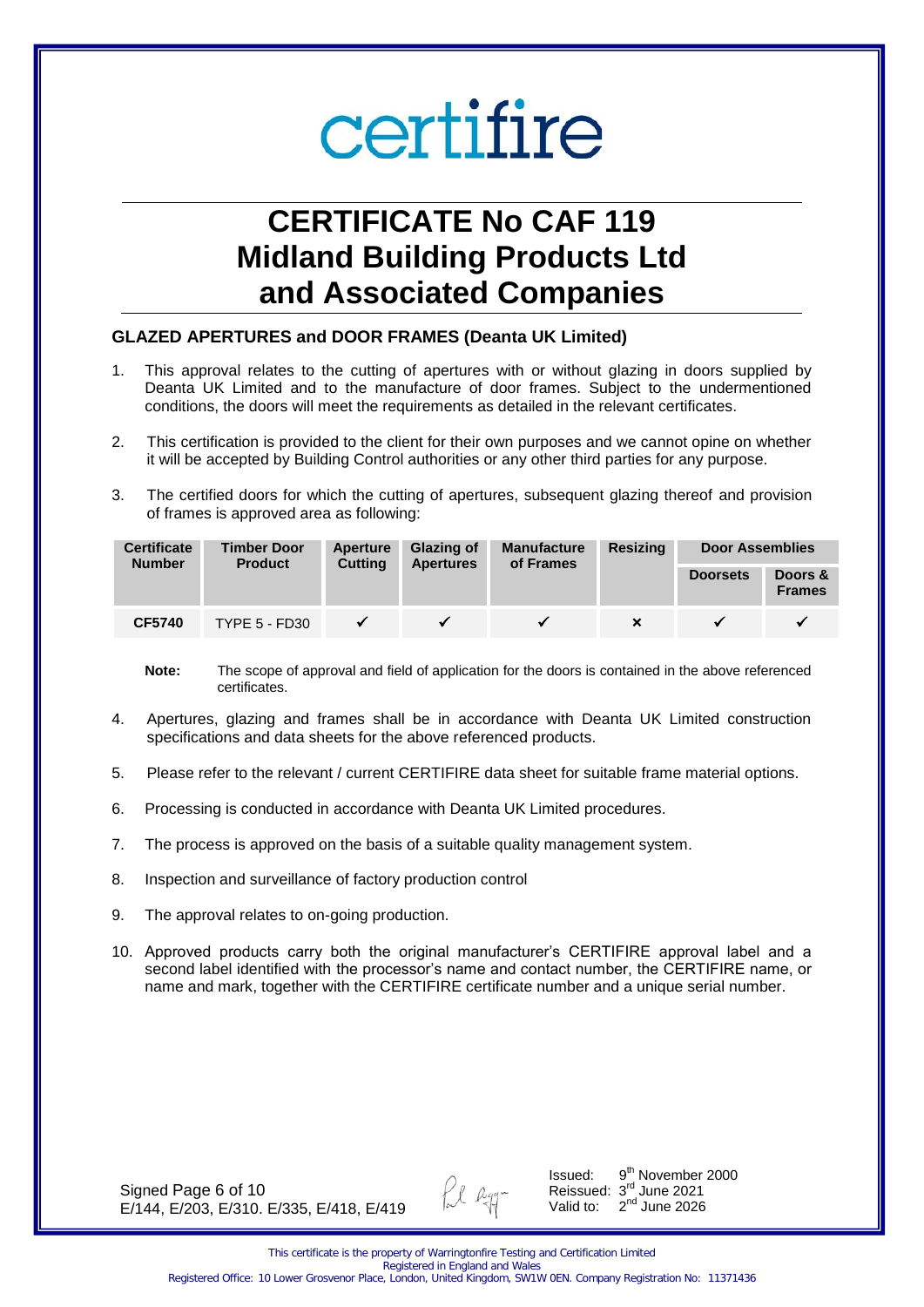## **CERTIFICATE No CAF 119 Midland Building Products Ltd and Associated Companies**

### **BLANK CONVERSION, GLAZED APERTURES and DOOR FRAMES (Falcon Panel Products Limited)**

- 1. This approval relates to the sizing and lipping and cutting of apertures, with or without glazing, in blanks supplied by Falcon Panel Products Limited and to the manufacture of door frames. Subject to the undermentioned conditions, the doors will meet the requirements as detailed in the relevant certificates.
- 2. This certification is provided to the client for their own purposes and we cannot opine on whether it will be accepted by Building Control authorities or any other third parties for any purpose.
- 3. The certified blanks for which the sizing and lipping of blanks, cutting of apertures, subsequent glazing thereof and provision of frames is approved are as following:

| <b>Certificate</b><br><b>Number</b> | <b>Timber Door</b><br><b>Product</b> | Sizing &<br>lipping | Aperture<br><b>Cutting</b> | <b>Glazing of</b><br><b>Apertures</b> | <b>Manufacture</b><br>of Frames |                 | <b>Door Assemblies</b>   |
|-------------------------------------|--------------------------------------|---------------------|----------------------------|---------------------------------------|---------------------------------|-----------------|--------------------------|
|                                     |                                      |                     |                            |                                       |                                 | <b>Doorsets</b> | Doors &<br><b>Frames</b> |
| <b>CF807</b>                        | FD30 Strebord<br>blank               | $\checkmark$        | $\checkmark$               | ✓                                     | ✓                               | ✓               | $\checkmark$             |
| <b>CF808</b>                        | FD60 Strebord<br>blank               |                     | $\checkmark$               | ✓                                     | ✓                               | ✓               |                          |
| CF5614                              | FD30 Stredor<br>blank                |                     | $\checkmark$               | ✓                                     | ✓                               |                 |                          |

**Note:** The scope of approval and field of application for the doors is contained in the above referenced certificates.

- 4. Lippings, apertures, glazing and frames shall be in accordance with Falcon Panel Products Limited construction specifications and data sheets for the above referenced products.
- 5. Please refer to the relevant / current CERTIFIRE data sheet for suitable frame material options.
- 6. Processing is conducted in accordance with Falcon Panel Products Limited procedures.
- 7. The process is approved on the basis of a suitable quality management system.
- 8. Inspection and surveillance of factory production control
- 9. The approval relates to on-going production.
- 10. Approved products carry a label identified with the processor's name and contact number, the CERTIFIRE name, or name and mark, together with the CERTIFIRE certificate number and a unique serial number.

Signed Page 7 of 10 E/144, E/203, E/310. E/335, E/418, E/419 Issued: 9 9<sup>th</sup> November 2000 Reissued: 3rd June 2021 Valid to:  $2<sup>nd</sup>$  June 2026

fil agg-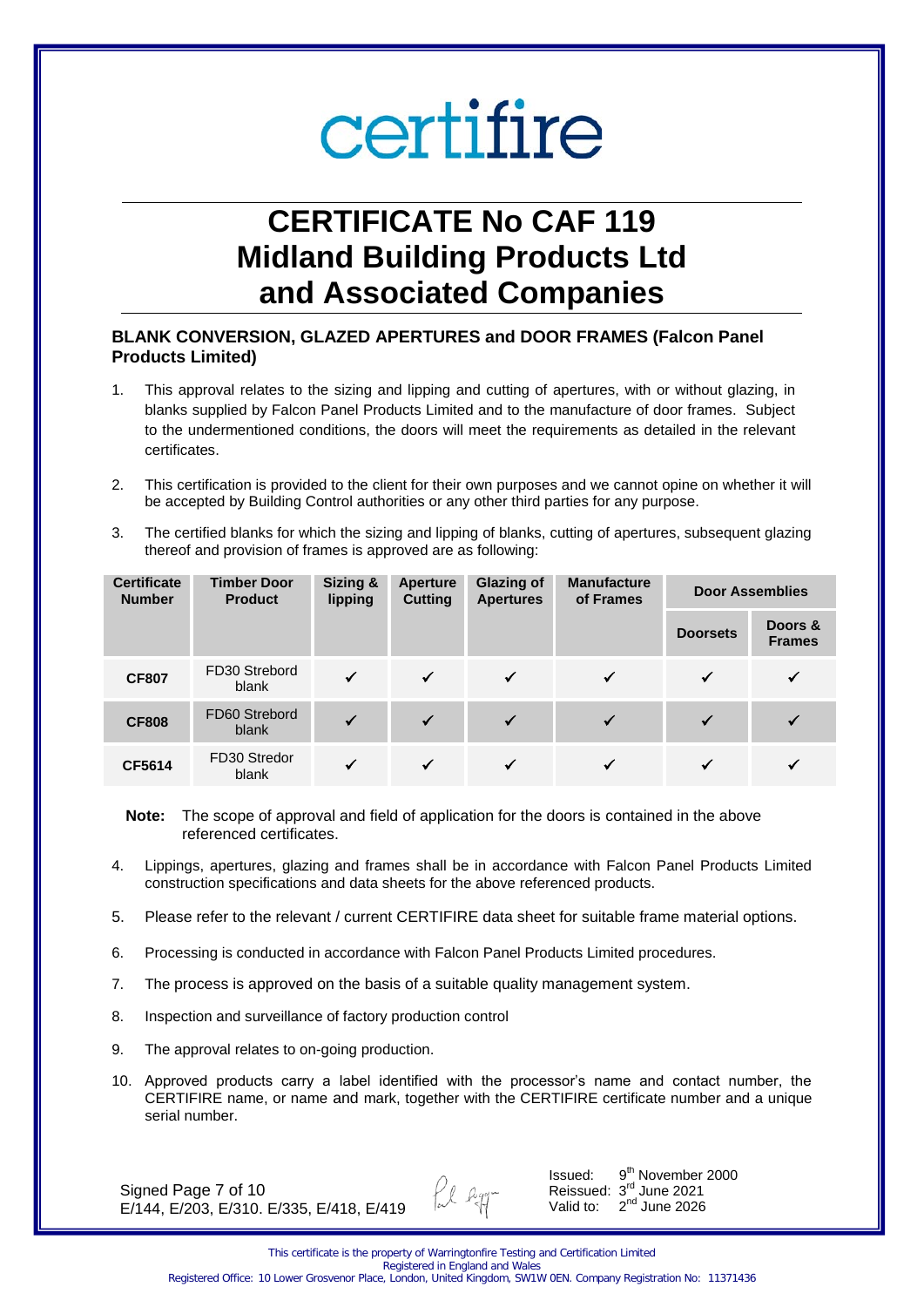## **CERTIFICATE No CAF 119 Midland Building Products Ltd and Associated Companies**

#### **BLANK CONVERSION, GLAZED APERTURES and DOOR FRAMES (Halspan Limited)**

- 1. This approval relates to the sizing and lipping and cutting of apertures, with or without glazing, in blanks supplied by Halspan Limited and to the manufacture of door frames. Subject to the undermentioned conditions, the doors will meet the requirements as detailed in the relevant certificates.
- 2. This certification is provided to the client for their own purposes and we cannot opine on whether it will be accepted by Building Control authorities or any other third parties for any purpose.
- 3. The certified blanks for which the sizing and lipping of blanks, cutting of apertures, subsequent glazing thereof and provision of frames is approved are as following:

| <b>Certificate</b><br><b>Timber Door</b> |                      | Sizing &     | <b>Aperture</b> | <b>Glazing of</b> | <b>Manufacture of</b> | <b>Door Assemblies</b> |                          |
|------------------------------------------|----------------------|--------------|-----------------|-------------------|-----------------------|------------------------|--------------------------|
| <b>Number</b>                            | <b>Product</b>       | lipping      | <b>Cutting</b>  | <b>Apertures</b>  | <b>Frames</b>         | <b>Doorsets</b>        | Doors &<br><b>Frames</b> |
| <b>CF435</b>                             | FD30 Prima<br>blank  | $\checkmark$ | $\checkmark$    | $\checkmark$      |                       |                        | ✓                        |
| <b>CF436</b>                             | FD60 Prima<br>blank  |              | $\checkmark$    | $\checkmark$      |                       |                        |                          |
| <b>CF534</b>                             | FD30 Optima<br>blank | $\checkmark$ | ✓               | $\checkmark$      |                       |                        | $\checkmark$             |
| <b>CF535</b>                             | FD60 Optima<br>blank | $\checkmark$ |                 | $\checkmark$      |                       |                        |                          |

**Note:** The scope of approval and field of application for the doors is contained in the above referenced certificates.

- 4. Lippings, apertures, glazing and frames shall be in accordance with Halspan Limited construction specifications and data sheets for the above referenced products.
- 5. Please refer to the relevant / current CERTIFIRE data sheet for suitable frame material options.
- 6. Processing is conducted in accordance with Halspan Limited procedures.
- 7. The process is approved on the basis of a suitable quality management system.
- 8. Inspection and surveillance of factory production control
- 9. The approval relates to on-going production.
- 10. Approved products carry a label identified with the processor's name and contact number, the CERTIFIRE name, or name and mark, together with the CERTIFIRE certificate number and a unique serial number.

fil hyr-

Signed Page 8 of 10 E/144, E/203, E/310. E/335, E/418, E/419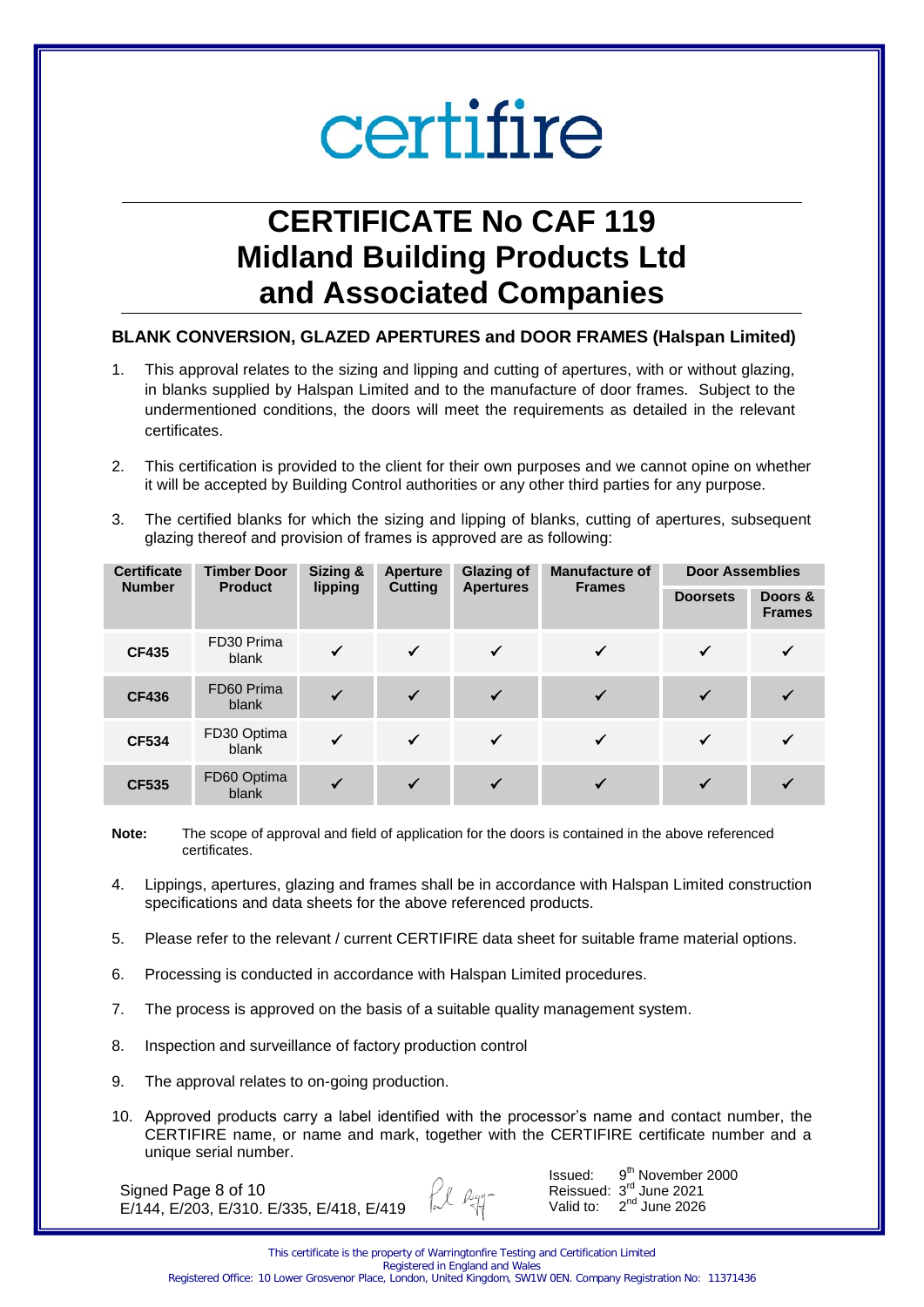### **CERTIFICATE No CAF 119 Midland Building Products Ltd and Associated Companies**

#### **BLANK CONVERSION, GLAZED APERTURES and DOOR FRAMES (Pacific Rim Wood Limited)**

- 1. This approval relates to the sizing and lipping and cutting of apertures, with or without glazing, in blanks supplied by Pacific Rim Wood Limited and to the manufacture of door frames. Subject to the undermentioned conditions, the doors will meet the requirements as detailed in the relevant certificates.
- 2. This certification is provided to the client for their own purposes and we cannot opine on whether it will be accepted by Building Control authorities or any other third parties for any purpose.
- 3. The certified blanks for which the sizing and lipping of blanks, cutting of apertures, subsequent glazing thereof and provision of frames is approved are as following:

| <b>Certificate</b> | Sizing &<br><b>Timber Door</b><br>lipping<br><b>Cutting</b><br><b>Product</b> |              | Aperture         | <b>Glazing of</b> | <b>Manufacture</b> | <b>Door Assemblies</b>   |  |
|--------------------|-------------------------------------------------------------------------------|--------------|------------------|-------------------|--------------------|--------------------------|--|
| <b>Number</b>      |                                                                               |              | <b>Apertures</b> | of Frames         | <b>Doorsets</b>    | Doors &<br><b>Frames</b> |  |
| <b>CF5260</b>      | FD30 Flamebreak<br>blank                                                      |              | $\checkmark$     | $\checkmark$      |                    |                          |  |
| CF5261             | FD60 Flamebreak<br>blank                                                      | $\checkmark$ | $\checkmark$     | $\checkmark$      |                    |                          |  |

**Note:** The scope of approval and field of application for the doors is contained in the above referenced certificates.

- 4. Lippings, apertures, glazing and frames shall be in accordance with Pacific Rim Wood Limited construction specifications and data sheets for the above referenced products.
- 5. Please refer to the relevant / current CERTIFIRE data sheet for suitable frame material options.
- 6. Processing is conducted in accordance with Pacific Rim Wood Limited procedures.
- 7. The process is approved on the basis of a suitable quality management system
- 8. Inspection and surveillance of factory production control
- 9. The approval relates to on-going production.
- 10. Approved products carry a label identified with the processor's name and contact number, the CERTIFIRE name, or name and mark, together with the CERTIFIRE certificate number and a unique serial number.

Signed Page 9 of 10 E/144, E/203, E/310. E/335, E/418, E/419 fil agg-